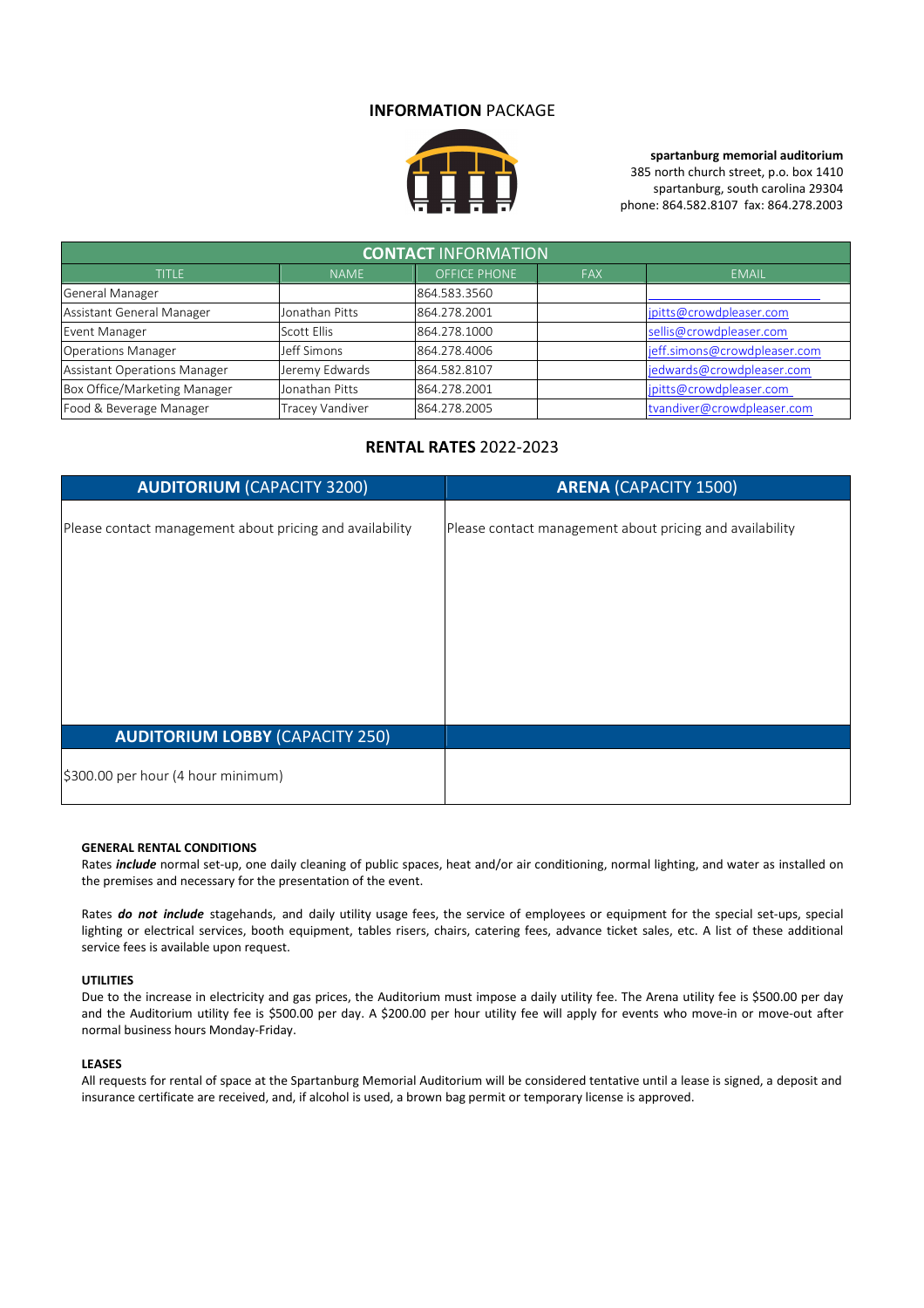Tentative dates will be held for 10 working days unless another promoter has requested for the same date. If another person requests the dates, the General Manager will call the first hold and send out a contract immediately, giving that person 10 days to return the signed contract with deposit. If they *do not* return the contract within that time period, the second hold will be given the date.

Leases for events open to the public will be issued up to 14 months prior to the event. Leases for conventions and tradeshows will be issued up to 24 months prior to the event. Leases for all other types of events will be issued up to 12 months prior to the event.

#### **EVENT COORDINATOR**

An event coordinator will be assigned to your event upon return of a signed lease. Your coordinator will be in contact with you to assist you with arrangements and outline services available for a successful event.

#### **PHYSICAL ARRANGEMENTS**

Detailed floor plans must be presented to the Auditorium Management and to the office of the Fire Marshall of the City of Spartanburg (if requested). All floor plans should be submitted a minimum of 7 days prior to the event.

\*Please be precise with information on physical arrangements, as equipment covered under terms of this agreement will be set up from this information. Any changes will be invoiced to the lessee on a time and materials basis.

#### **PUBLIC AREAS**

Lobbies, pre-function areas, and permanent food facilities in the auditorium and arena are considered public areas and generally not under lessee control. As such, the following guidelines apply:

- ° All activities utilizing public areas, such as registration, special exhibits or displays, etc. must be approved in advance. Detailed floor plans with specifications are to be submitted for approval.
- ° Activities in public areas must take into consideration the requirements of other tenants utilizing the facility.
- Service desks and related "behind the scenes" workstations should not be set up in public areas.
- ° Motorized vehicles, forklifts, gas or electric cars, etc. may not be operated in the arena area or any carpeted area of the Auditorium.
- ° Heat tape and double-faced tape may not be used on the floors of *any* parts of the Auditorium.
- ° No items will be permitted to hang on the drapes or attached to the Auditorium drapes.
- ° No open flames or candles will be permitted in the Auditorium.
- ° Do not stand on folding chairs or tables; the Auditorium will provide stepladders if requested.
- All materials used in decorating the event must be flameproof.
- The aisles and exit doors cannot be blocked.
- ° Vendors will be able to use the Auditorium's pushcarts for load-in and out, but the Auditorium will not be responsible for any damages that might occur from misuse.

#### **DECORATIONS**

- ° *No open flames or candles are permitted as decorations.*
- ° All decorations used in the Auditorium must be flameproof and flame treatment must be used on all combustible material, such as table covers, provided according to the city fire regulations.
- ° No decorations may be fastened to walls, columns, or drapes, and nothing may be suspended from the ceiling without prior permission from the Auditorium.
- ° Adhesive-backed stickers may not be used or given out on the premises.
- ° The use of helium balloons within the facility is discouraged. Balloons cause a safety hazard when they rise to the lighting and electrical system housed in the ceiling, as well as a future hazard when facility personnel are required to retrieve stray balloons that become entangled in the facility structure. Helium balloons are allowable only under the following conditions:
- ° They are tethered or strung together.
- ° They are removed from the premises at the end of the event.
- ° Absolutely no helium balloons may be given out inside the facility.
- ° There will be a \$5 per balloon charge to remove any balloons that rise to the ceiling in the Auditorium.

#### GUIDELINES FOR OTHER DECORATIONS

- Confetti may be used with prior approval from management.
- There will be a \$100 clean-up charge for events using confetti.
- Plants and trees must be removed from the premises at the end of the event.

#### **MOVE-IN AND MOVE-OUT**

Move-in/move-out hours are from 8:00 am to 5:00 pm Mon-Fri. Any variation from these hours must be negotiated with the Auditorium Management and will be charged \$200.00 per hour.

#### **PRE-EVENT ACTIVITIES**

Pre-event activities such as rehearsal, preview parties, etc. will be assessed a charge for special cleaning, lighting and climate control.

#### **FOOD AND BEVERAGE SERVICES / KITCHEN USE**

All food and beverage services, including concessions, are operated and controlled exclusively by the Auditorium. All arrangements for serving food and beverages must be made through the Auditorium manager. No food or beverages may be brought onto the premises without prior written permission from the Auditorium. The kitchen must be cleaned up after each event by the contracted caterer, or a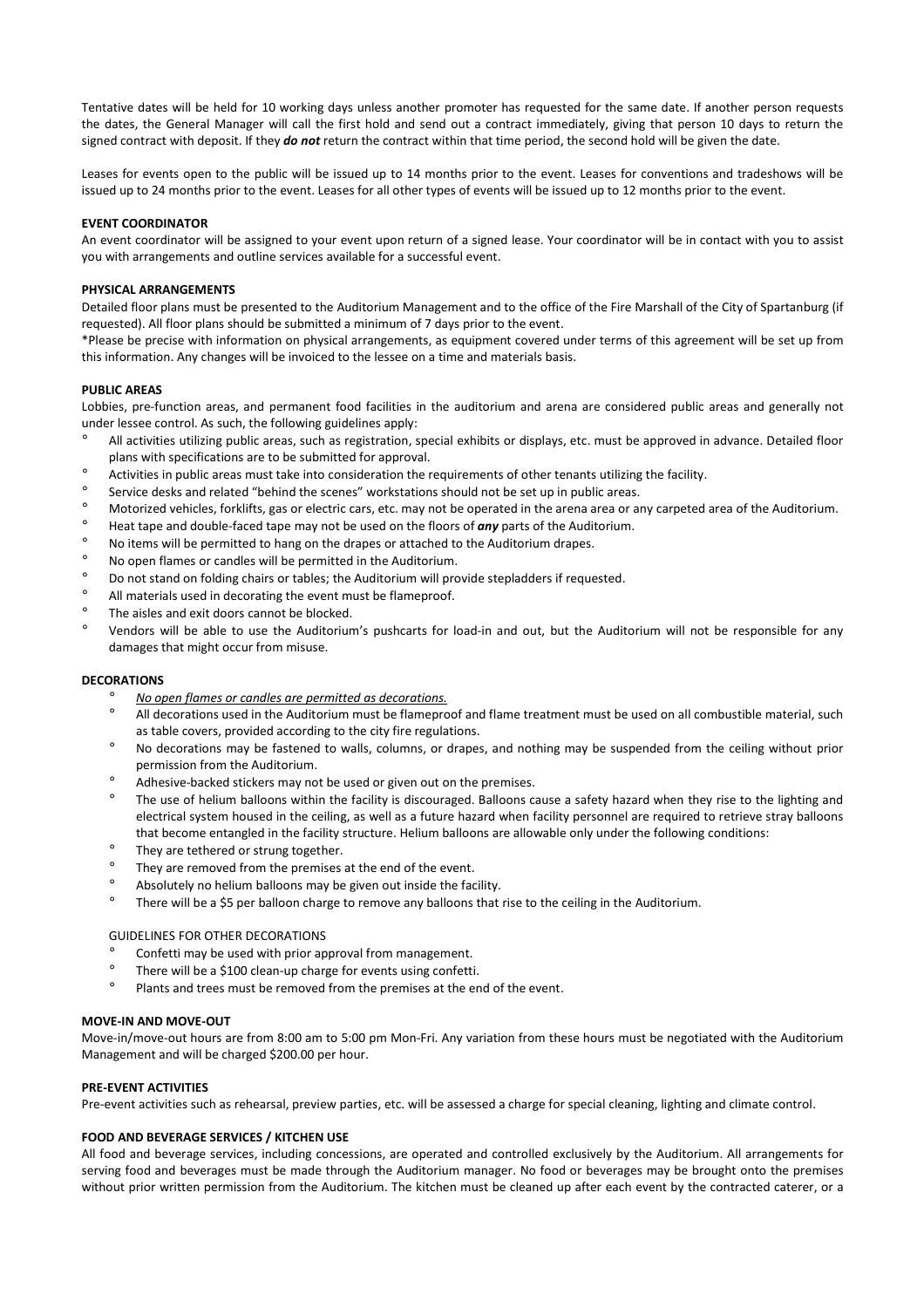charge will be given to the caterer after the settlement with the lessee. If the Auditorium dishes are used, a \$1.00 charge per setting will be issued to the lessee. The catering service hired by the lessee must have a business license, insurance, and follow all health regulations and rules.

#### **UTILITY CONNECTIONS**

Connections to the Auditorium's utilities (electrical, water, and drainage) must be arranged through the Operations Manager of the facility. If the lessee requests an outside contractor, they must be certified, covered by insurance, and approved by the facility.

#### **SECURITY**

The Auditorium maintains control of building security, using uniform police and off duty police during events. All lessees are responsible for complete security within exhibit areas, meeting rooms, and other areas to be used by lessee. Lessee may be required to provide security in leased areas from the initial occupancy until completion of move-out, depending on type of event. The Auditorium shall have final approval of security requirements for all events conducted within the facility.

#### **EMERGENCY MEDICAL SERVICES**

EMS staffing may be required for certain events depending on size and type. The Auditorium shall have final approval of first aid requirements for all events conducted within the facility.

#### **CLEANING AND TRASH REMOVAL**

The auditorium will provide janitorial services during normal operation hours in aisles, corridors, open spaces, and restrooms, plus one thorough cleaning of these same areas during hours when the Auditorium is closed. Cleaning the exhibit booth areas is not the responsibility of the Auditorium maintenance crew. Events such as a food show, which require continual janitorial service throughout the facility, should make special arrangements with the Auditorium for additional personnel. Lessee is responsible for removal of all crates, pallets, lumber, and packing materials prior to the opening of the show and following move-out.

#### **FREIGHT DELIVERIES**

The Auditorium cannot accept freight shipments for exhibitors of lessees. All shipments must be consigned to the official show agent and delivered to the Auditorium during the scheduled move-in.

#### **VEHICLES**

Vehicles are not permitted in the Auditorium without prior approval of the Auditorium management or unless they constitute an integral part of the display. Any vehicle that is on display must conform to the city fire codes.

#### **O.S.H.A. REGULATIONS**

Compliance with O.S.H.A. regulations is the responsibility of the lessee and its contractors.

#### **COPYRIGHT FEES**

Any and all ASCAP, BMI, SESAC or other copyright fees applicable to an event will be the full responsibility of the lessee. The user will make payment of the fees directly to the applicable copyright agency.

#### **PARKING**

The Auditorium's parking lot can accommodate 325 automobiles. All parking operations, including valet parking, are under the control of the *Spartanburg Memorial Auditorium.* The fee is \$5 per vehicle (valet has a separate fee). Some events can buy the lot from the Auditorium by using the following formula:

*Number of guests, divided by 2.9, multiplied by \$2.00.*

| <b>RATE SCHEDULE FOR PARKING AT THE AUDITORIUM</b>                                                        |                                             |  |  |
|-----------------------------------------------------------------------------------------------------------|---------------------------------------------|--|--|
| Parking Lot Flat Fee (School shows only)                                                                  | \$300.00                                    |  |  |
| Parking Lot Attendants (School shows only)                                                                | $ $17.50/hr.$ (min. of 2 attendants)        |  |  |
| Parking Lot Flat Fee (private functions, non-ticketed events in banquet facility, or<br>special requests) | $\left($ attendance/2.9) x \$2.00           |  |  |
| Spartanburg Memorial Auditorium (charge for parking)                                                      |                                             |  |  |
| Spartanburg Memorial Auditorium Valet Parking                                                             | Call Scott Ellis at (864) 278-1000 for info |  |  |

If a non-ticketed event and a ticketed event occur on the same date, the ticketed event will take precedence, and *Spartanburg Memorial Auditorium* will charge all vehicles \$5.00 to park on a "first-come, first serve" basis.

#### **NOVELTIES**

Spartanburg Memorial Auditorium is a house-selling venue. Sabar, Inc./Upstate Merchandising is the Auditorium's exclusive merchandising selling company for all concerts, special events, and as needed by the Auditorium. The Auditorium will receive 30% of Net sales (SC State Sales Tax: 6%) from the sale of all novelties, souvenirs, programs, CD's, records, tapes, or other items sold at the event.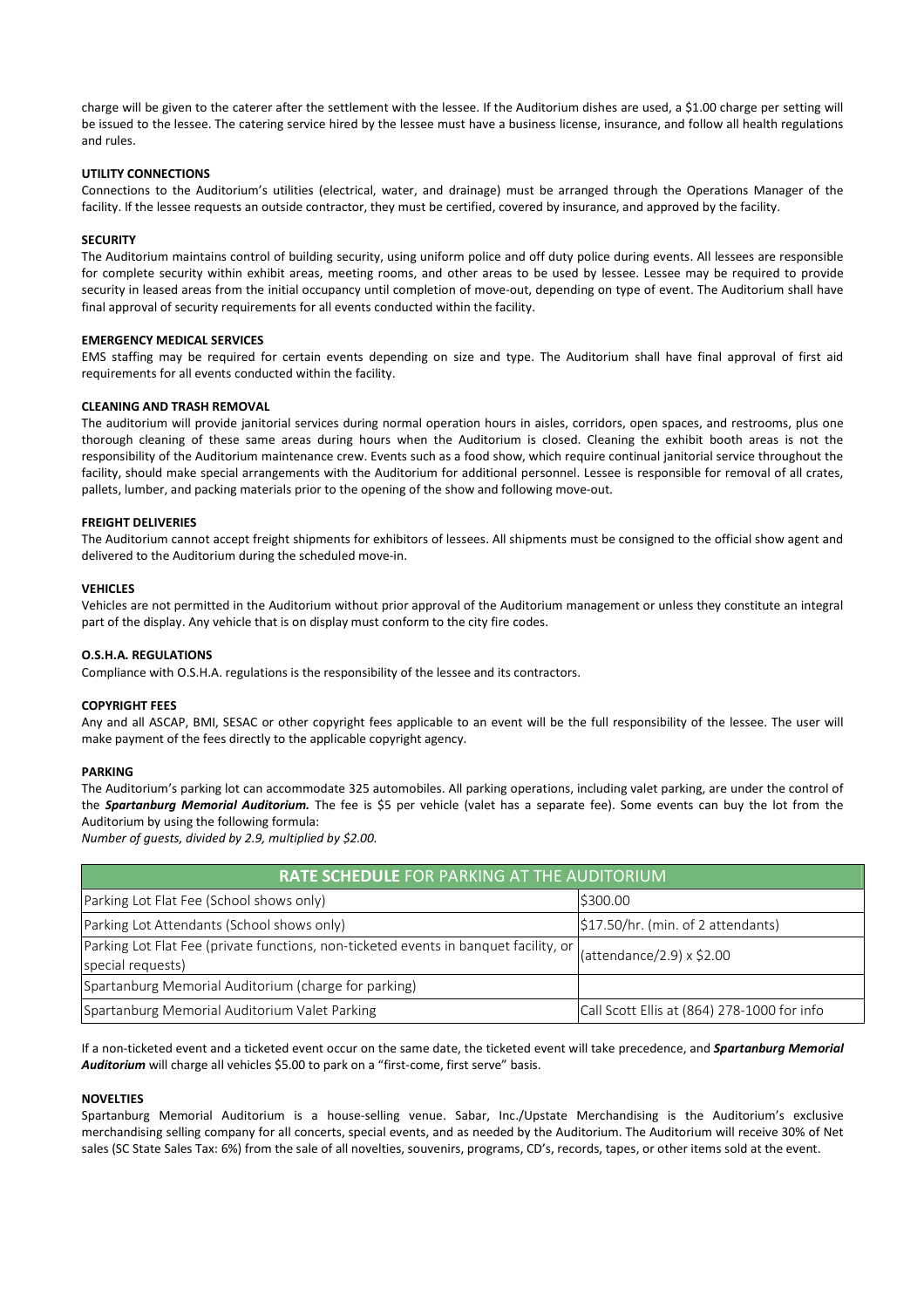#### **BOX OFFICE**

The Auditorium shall maintain audit control of all ticket sales. All tickets are to be sold through the Auditorium box office, Ticketmaster phone center, and Ticketmaster outlets. The Auditorium will charge a rate of 3.8% for all credit card transactions both at the box office and through Ticketmaster. The sale of tickets by telephone solicitation will not be permitted. The Auditorium will provide advance ticket sales at the rate of 3% of advance ticket sales. Upon completion of the show, the Auditorium shall provide a complete accounting of all ticket sales.

The Auditorium reserves the right to retain all proceeds of ticket sales until completion of event and performers have performed and public faith has been retained. The Auditorium shall, at times, maintain total control and direction of the box office personnel and all box office receipts from sales of tickets until completion of the event.

### **SEAT TAX** / FACILITY FEE

| <b>SEAT TAX RATES</b> |                       |  |
|-----------------------|-----------------------|--|
| Ticket Price          | Tax Charge per Ticket |  |
| <b>All Tickets</b>    | \$3.00                |  |

All tickets printed in connection with this Lease Agreement shall include a seat tax/facility fee, which shall be retained by the Auditorium. The seat tax/facility fee is determined by ticket price according to the following schedule above:

If admission tickets are not sold to the general public, a use tax amounting to \$200.00 per 500 persons will be paid to the Auditorium by the lessee.

# **EVENT INFORMATION** FOR TICKETMASTER TICKET SET-UP

(25 Characters per line)

| $\mathsf{Line} \, 1! \, \underline{\ \ } \, \underline{\ \ } \, \underline{\ \ } \, \underline{\ \ } \, \underline{\ \ } \, \underline{\ \ } \, \underline{\ \ } \, \underline{\ \ } \, \underline{\ \ } \, \underline{\ \ } \, \underline{\ \ } \, \underline{\ \ } \, \underline{\ \ } \, \underline{\ \ } \, \underline{\ \ } \, \underline{\ \ } \, \underline{\ \ } \, \underline{\ \ } \, \underline{\ \ } \, \underline{\ \ } \, \underline{\ \ } \, \underline{\ \ } \, \underline{\ \ } \, \underline{\ \ } \, \underline{\ \ } \, \underline{\ \ } \, \underline{\ \ } \, \underline{\ \ } \, \underline{\ \ } \, \underline{\ \$  |  |                                    |  |
|----------------------------------------------------------------------------------------------------------------------------------------------------------------------------------------------------------------------------------------------------------------------------------------------------------------------------------------------------------------------------------------------------------------------------------------------------------------------------------------------------------------------------------------------------------------------------------------------------------------------------------------------|--|------------------------------------|--|
| $\mathsf{Line}\, 2! \, \underline{\ \ } \, \underline{\ \ } \, \underline{\ \ } \, \underline{\ \ } \, \underline{\ \ } \, \underline{\ \ } \, \underline{\ \ } \, \underline{\ \ } \, \underline{\ \ } \, \underline{\ \ } \, \underline{\ \ } \, \underline{\ \ } \, \underline{\ \ } \, \underline{\ \ } \, \underline{\ \ } \, \underline{\ \ } \, \underline{\ \ } \, \underline{\ \ } \, \underline{\ \ } \, \underline{\ \ } \, \underline{\ \ } \, \underline{\ \ } \, \underline{\ \ } \, \underline{\ \ } \, \underline{\ \ } \, \underline{\ \ } \, \underline{\ \ } \, \underline{\ \ } \, \underline{\ \ } \, \underline{\ \ }$ |  |                                    |  |
|                                                                                                                                                                                                                                                                                                                                                                                                                                                                                                                                                                                                                                              |  |                                    |  |
|                                                                                                                                                                                                                                                                                                                                                                                                                                                                                                                                                                                                                                              |  |                                    |  |
| Line 5: SPARTANBURG AUDITORIUM                                                                                                                                                                                                                                                                                                                                                                                                                                                                                                                                                                                                               |  |                                    |  |
| Line 6: Day ______________, Month _______________, Date ___________, Year _________, and Time _________                                                                                                                                                                                                                                                                                                                                                                                                                                                                                                                                      |  |                                    |  |
|                                                                                                                                                                                                                                                                                                                                                                                                                                                                                                                                                                                                                                              |  |                                    |  |
| Reserved Seating or General Admission                                                                                                                                                                                                                                                                                                                                                                                                                                                                                                                                                                                                        |  | On Sale Date: ____________________ |  |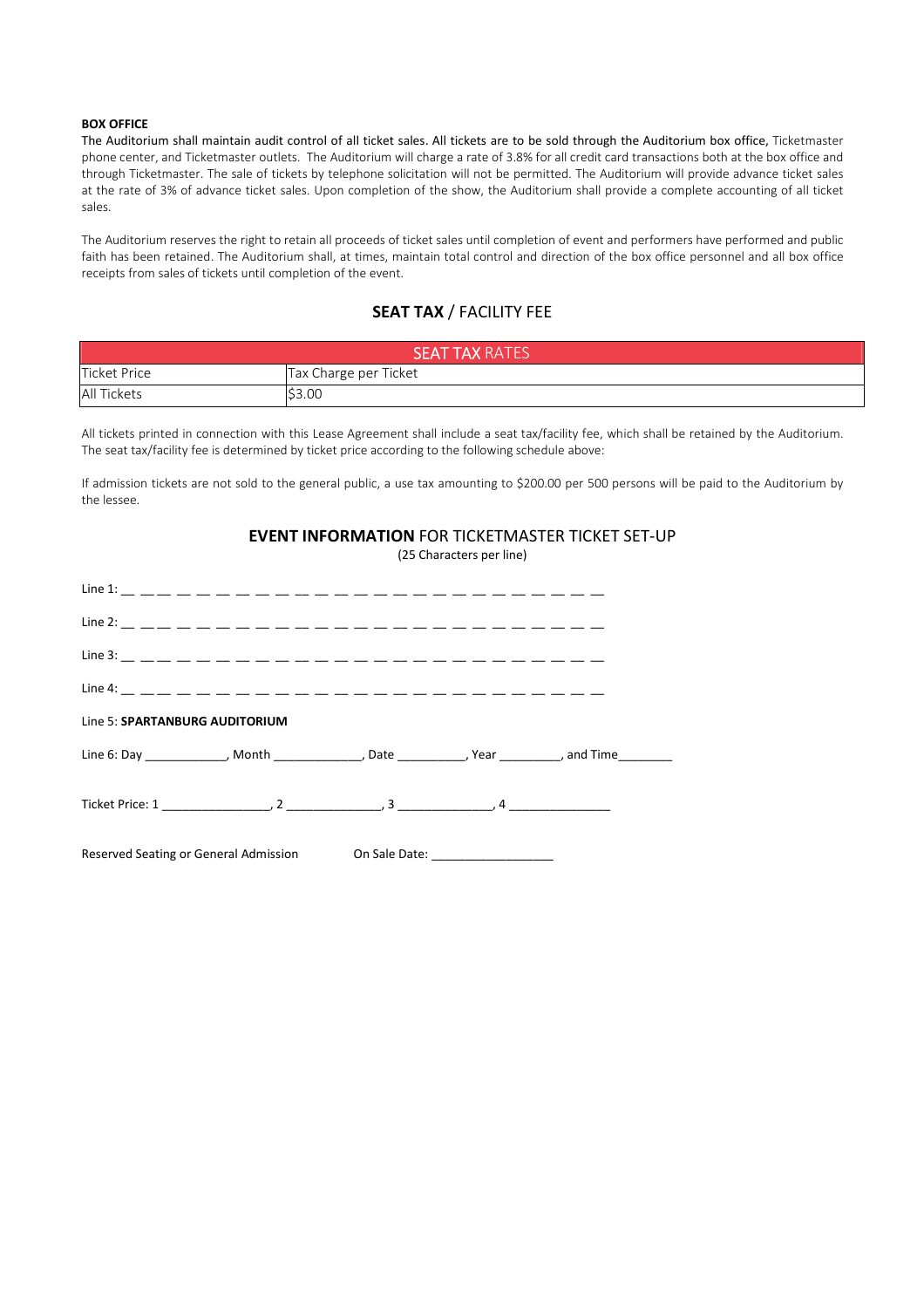## **DETAILED** RATES

| <b>EQUIPMENT</b>                         | <b>BOX OFFICE</b>                           |
|------------------------------------------|---------------------------------------------|
| 12.00 Table Rent (w/ Chairs) 1-100       | Ticketmaster                                |
| 12.00 Table Rent (w/ Chairs) 101-300     | 3.8% Credit Card Fee                        |
| 0.50 Chair Rent Theatre Setup Arena      | 200.00 Use Tax (per 500 People)             |
| 20.00 Risers                             | 3.00 Seat Tax                               |
| 50.00 Upright Piano                      |                                             |
| 400.00 Grand Piano                       |                                             |
| 300.00 Digital Yamaha Clavinova          | 3.0% Advance Box Office Fee                 |
| 150.00 Piano Tuning At Cost              | TELECOMMUNICATIONS                          |
| 50.00 Mirror Ball Includes 2 Spots       | 150.00 Ea. Dressing Room Phone/Fax Line     |
| 50.00 Chandelier (each)                  | 200.00 Telephone Rental Deposit             |
|                                          |                                             |
| 50.00 Electric Lift                      | 50.00 Ea. Cable Hook-Up                     |
| 5.00 Music Stands w/ Lights              | <b>PARKING</b>                              |
| 55.00 Washer/Dryer Rent Per Day          | 9.50 Trailer Parking per Day                |
| 10.00 Towels                             | 50.00 Show Bus (Shore) Hook-Up              |
| 50.00 220 Power Hook-Up                  | 5.00 Parking Rent                           |
| 10.00 Electric Power Cords               | CATERING/KITCHEN                            |
| 100.00 Front Projection Screen 18x24     | 1.00 Bucket of Ice                          |
| 16.00 Double Sided Tape                  | 15.00 Barrel of Ice (40 gal.)               |
| 35.00 Scrim Rent                         | 500.00 Kitchen Use Fee                      |
| 100.00 Marley Floor                      | 15% Arena Catering Fee*                     |
| 100.00 Swags (per section)               | *Note: Caterer has 2 Hours to clean up      |
| 20.00 Pipe/Drape Rental per 10' Section  | Kitchen.                                    |
| 0.15 Copies                              | 100.00 Per hour charge for overtime         |
| 5.00 Table Covers                        | clean-up.                                   |
| <b>LIGHTING</b>                          | 15.00 Kitchen Clean Up Labor                |
| 175.00 Super Trooper Spotlight Rent      | 1.00 Dish Rent Per Place Setting            |
| 8.00 Lighting Jell Paper per Sheet       | At Cost Trash Dumpster Rent                 |
| 20.00 Par Lights Per Can/Colortran       | 5% Green Room Catering fee                  |
| 1500.00 House Computer Lighting System   | At Cost Paper Supplies                      |
| Front-of-House<br>500.00                 | 14.00 Special Labor                         |
| Electrics (4 total)                      | 250.00 ea. EPI/EVENT STAFFING               |
| 25.00 ea.<br>Additional Instruments      | 17.75/hr Ticket Takers, Ushers, Door Guards |
| <b>ELECTRIC SIGN RENTAL</b>              | 17.75/hr Ticket Sellers                     |
| 200.00 Ticket Selling Event (2048 Bulbs) | 23.50/hr Event Staff Manager                |
| 50.00 Per Day Rent                       |                                             |
| SOUND                                    |                                             |
| 750.00 Basic Sound System Auditorium     | 35.00/hr Police                             |
| 250.00 Basic Sound System Arena          | 25.00/hrEmergency Medical Technician        |
| 50.00 Additional Speakers (Each)         |                                             |
|                                          | 14.25/hr Coat Check (min 4 hours)           |
| 25.00 Additional Microphones             | 17.75/hr Parking Attendant                  |
| 50.00 Stage Monitors                     | 18.50/hr Maintenance On Duty                |
| 42.00 Wireless Mic                       | 18.50/hr Labor Beyond Normal Set-Up         |
| 25.00 Compact Disc Player                | 200.00 Event Staff Runner                   |
| 75.00 ClearCom System                    | BASIC RENT PER DAY (MON-SUN)                |
|                                          | Rent Auditorium                             |
|                                          | Rent Arena                                  |